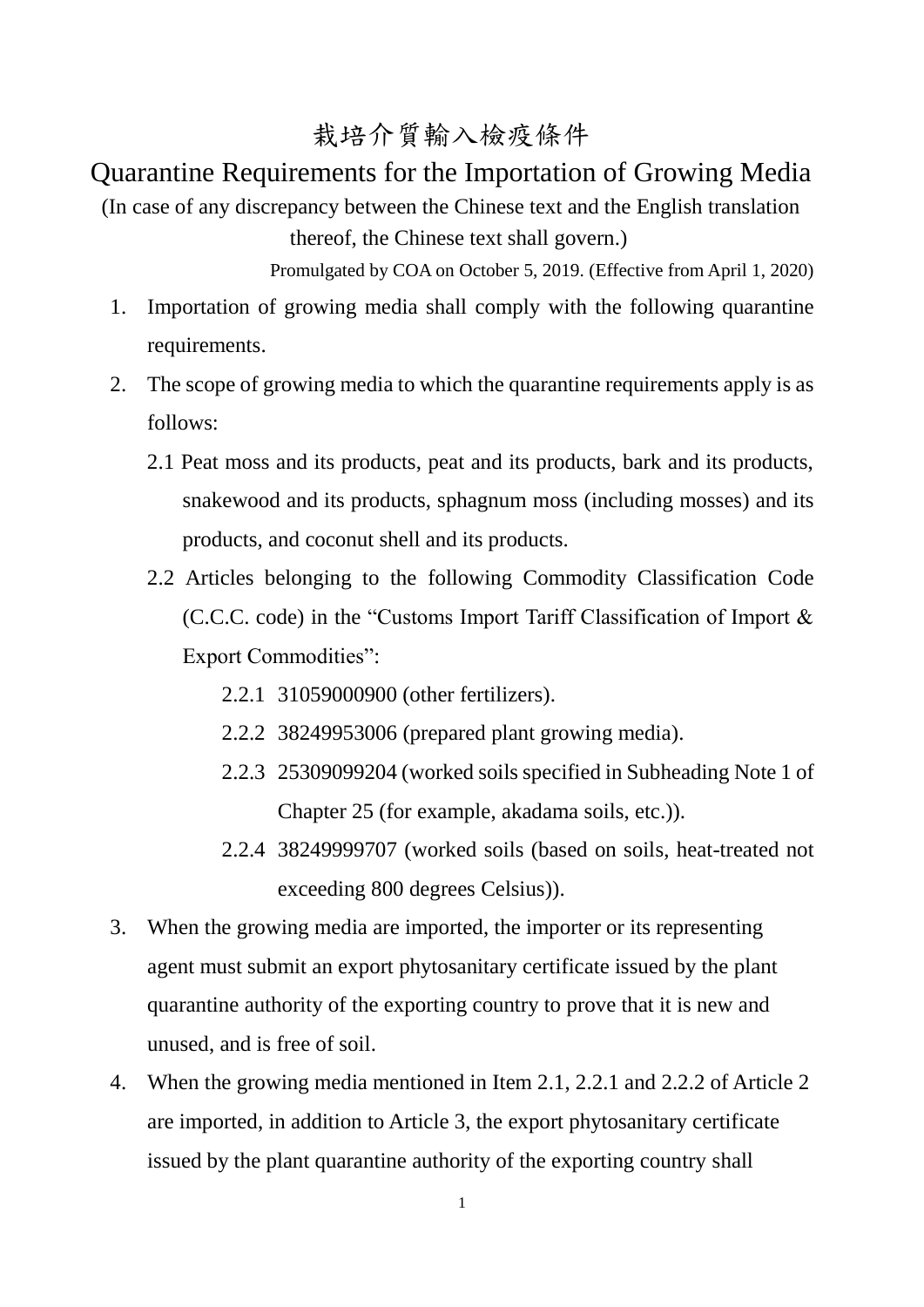further prove that the growing media are inspected and found free from pests, seeds, and other fresh plant debris, or have been processed with appropriate quarantine treatment before export. Besides, such quarantine treatment procedure, chemical name, concentration, treatment temperature and time shall be stated.

- 5. When the growing media mentioned in Item 2.2.3 and 2.2.4 of Article 2 are imported, in addition to Article 3, the following requirements must also be complied with:
	- 5.1 The phytosanitary certificate issued by the plant quarantine authority of the exporting country shall state the following items:
		- 5.1.1 Product name, manufacturer's name, and address.
		- 5.1.2 The temperature and time of processing (temperature must exceed 200 degrees Celsius, for at least 30 minutes).
		- 5.1.3 There is no contamination from harmful organisms and soil during the processing and packaging processes.
	- 5.2 The product name, and manufacturer's name and address on the label of the package of the product shall be consistent with the phytosanitary certificate issued by the plant quarantine authority of the exporting country.
- 6. When the growing media mentioned in Item 2.2.3 and 2.2.4 of Article 2 do not comply with Article 5, the importer shall comply with the following requirements:
	- 6.1 If the phytosanitary certificate issued by the plant quarantine authority of the exporting country does not accompany or the certified items of the exporting country are not in compliance with the regulations, the phytosanitary authority shall request the importer to make corrections within a specified time limit, and those who have failed to make such